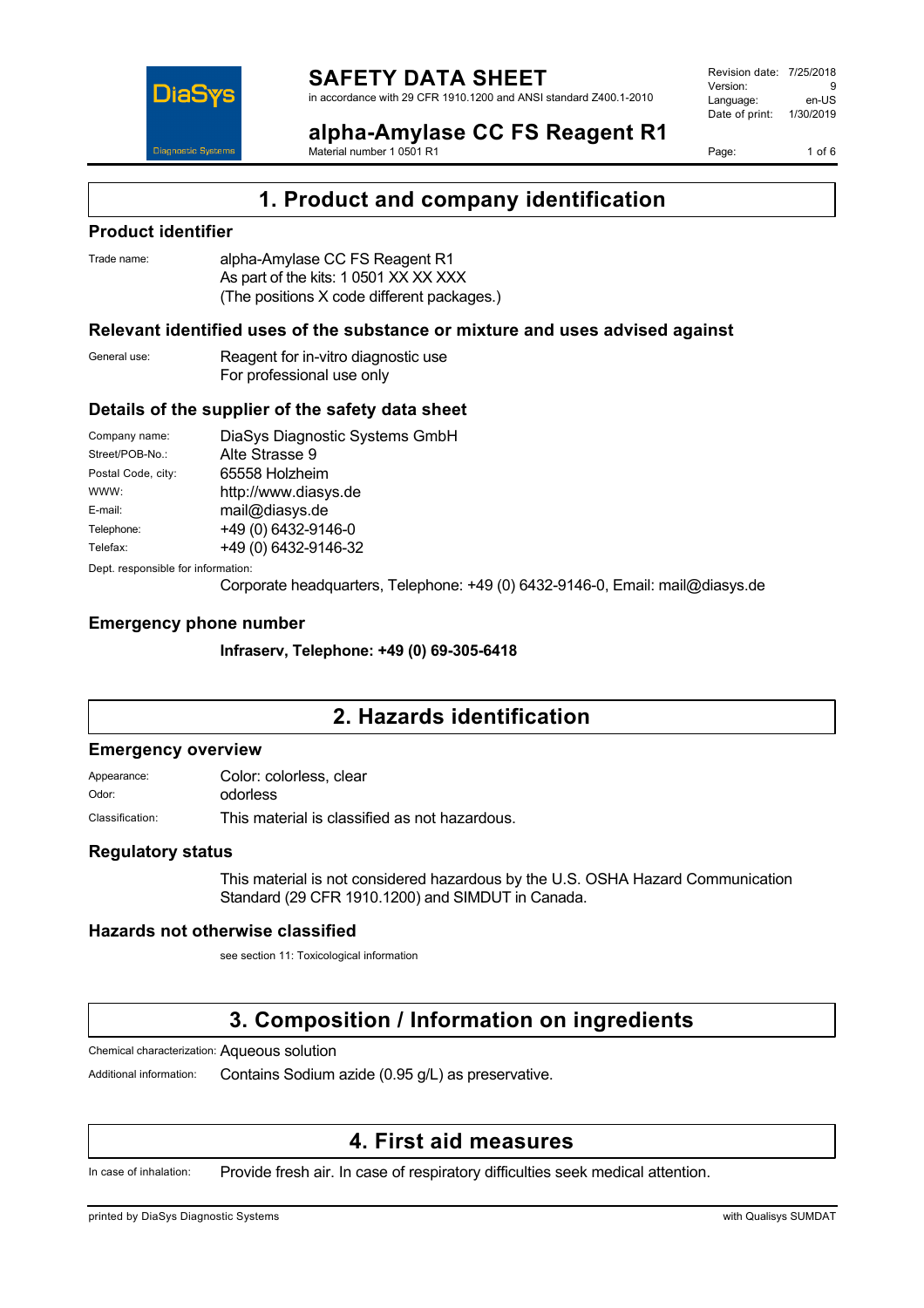

## **SAFETY DATA SHEET**

in accordance with 29 CFR 1910.1200 and ANSI standard Z400.1-2010

Revision date: 7/25/2018 Version: 9<br>Language: en-LIS Language: Date of print: 1/30/2019

**alpha-Amylase CC FS Reagent R1** Material number 1 0501 R1

Page: 2 of 6

| Following skin contact:                            | Change contaminated clothing.<br>Remove residues with water. In case of skin reactions, consult a physician.                                                                                                                                          |  |
|----------------------------------------------------|-------------------------------------------------------------------------------------------------------------------------------------------------------------------------------------------------------------------------------------------------------|--|
| After eye contact:                                 | Immediately flush eyes with plenty of flowing water for 10 to 15 minutes holding eyelids<br>apart. Remove contact lenses, if present and easy to do. Continue rinsing. In case of<br>troubles or persistent symptoms, consult an opthalmologist.      |  |
| After swallowing:                                  | Rinse mouth thoroughly with water. Do not induce vomiting without medical advice.<br>Have victim drink large quantities of water, with active charcoal if possible. Seek medical<br>attention. Never give anything by mouth to an unconscious person. |  |
| Most important symptoms/effects, acute and delayed |                                                                                                                                                                                                                                                       |  |

No data available

#### **Information to physician**

Treat symptomatically.

## **5. Fire fighting measures**

Flash point/flash point range:

not combustible

Auto-ignition temperature: No data available

Suitable extinguishing media:

Product is non-combustible. Extinguishing materials should therefore be selected according to surroundings.

#### **Specific hazards arising from the chemical**

Fires in the immediate vicinity may cause the development of dangerous vapors.

Protective equipment and precautions for firefighters:

In case of surrounding fires: Wear self-contained breathing apparatus.

Additional information: Do not allow fire water to penetrate into surface or ground water.

| 6. Accidental release measures |                                                                                                                                                                                                                 |  |
|--------------------------------|-----------------------------------------------------------------------------------------------------------------------------------------------------------------------------------------------------------------|--|
| Personal precautions:          | Avoid contact with skin and eyes. Do not breathe vapors. Wear appropriate protective<br>equipment.                                                                                                              |  |
| Environmental precautions:     |                                                                                                                                                                                                                 |  |
|                                | Do not allow to penetrate into soil, waterbodies or drains.                                                                                                                                                     |  |
| Methods for clean-up:          | Soak up with absorbent materials such as sand, siliceus earth, acid- or universal binder.<br>Store in special closed containers and dispose of according to ordinance. Wash spill<br>area with plenty of water. |  |

## **7. Handling and storage**

#### **Handling**

Advices on safe handling: Provide adequate ventilation, and local exhaust as needed. Avoid contact with skin and eyes. Do not breathe vapors. Keep all containers, equipment and working place clean. Wear appropriate protective equipment. Wash hands before breaks and after work. Do not eat, drink or smoke when using this product.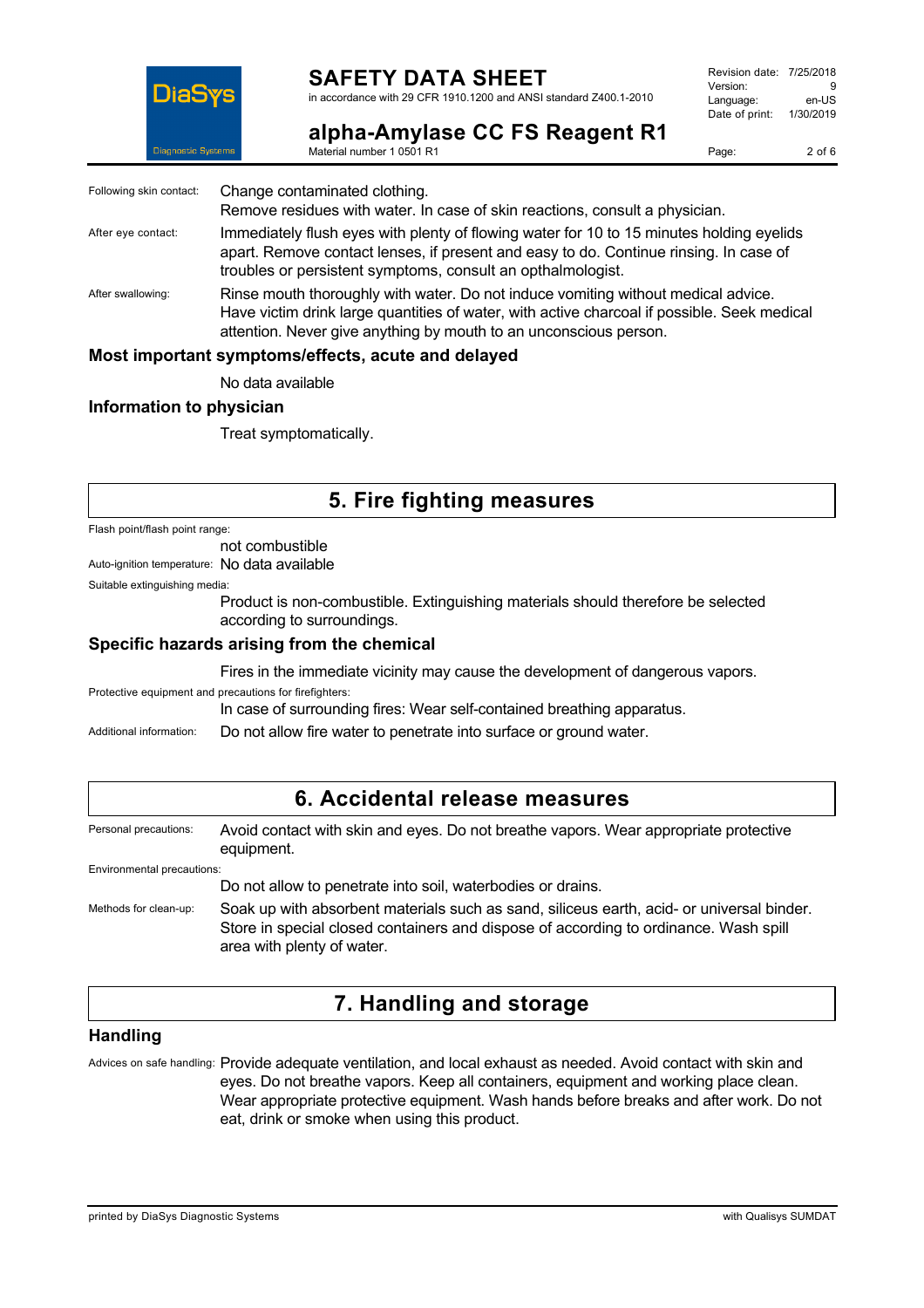

**alpha-Amylase CC FS Reagent R1**

Page: 3 of 6

#### **Storage**

Requirements for storerooms and containers:

Keep containers tightly closed and at a temperature between 35.6 °F and 46.4 °F. Protect from light.

Hints on joint storage: Do not store together with: Acids, alkalis.

Material number 1 0501 R1

## **8. Exposure controls / personal protection**

#### **Engineering controls**

Provide good ventilation and/or an exhaust system in the work area. See also information in chapter 7, section storage.

#### **Personal protection equipment (PPE)**

| Eye/face protection             | Tightly sealed goggles according to OSHA Standard - 29 CFR: 1910.133 or ANSI<br>Z87.1-2010.                                                                                                                                    |
|---------------------------------|--------------------------------------------------------------------------------------------------------------------------------------------------------------------------------------------------------------------------------|
| Skin protection                 | Wear suitable protective clothing.                                                                                                                                                                                             |
|                                 | Protective gloves according to OSHA Standard - 29 CFR: 1910.138.<br>Glove material: Nitrile rubber - Breakthrough time: >480 min.<br>Observe glove manufacturer's instructions concerning penetrability and breakthrough time. |
| Respiratory protection:         | Provide adequate ventilation.                                                                                                                                                                                                  |
| General hygiene considerations: |                                                                                                                                                                                                                                |
|                                 | Avoid contact with skin and eyes. Change contaminated clothing. Wash hands before<br>breaks and after work. Do not breathe vapors. Do not eat, drink or smoke when using this<br>product.                                      |

## **9. Physical and chemical properties**

### **Information on basic physical and chemical properties**

| Appearance:                              | Color: colorless, clear |
|------------------------------------------|-------------------------|
| Odor:                                    | odorless                |
| Odor threshold:                          | No data available       |
| pH value:                                | at 98.6 °F: 7.15        |
| Melting point/freezing point:            | No data available       |
| Initial boiling point and boiling range: | No data available       |
| Flash point/flash point range:           | not combustible         |
| Evaporation rate:                        | No data available       |
| Flammability:                            | No data available       |
| <b>Explosion limits:</b>                 | No data available       |
| Vapor pressure:                          | No data available       |
| Vapor density:                           | No data available       |
| Density:                                 | at 68 °F: 1.009 g/mL    |
| Water solubility:                        | completely miscible     |
| Partition coefficient: n-octanol/water:  | No data available       |
| Auto-ignition temperature:               | No data available       |
| Thermal decomposition:                   | No data available       |
| Additional information:                  | No data available       |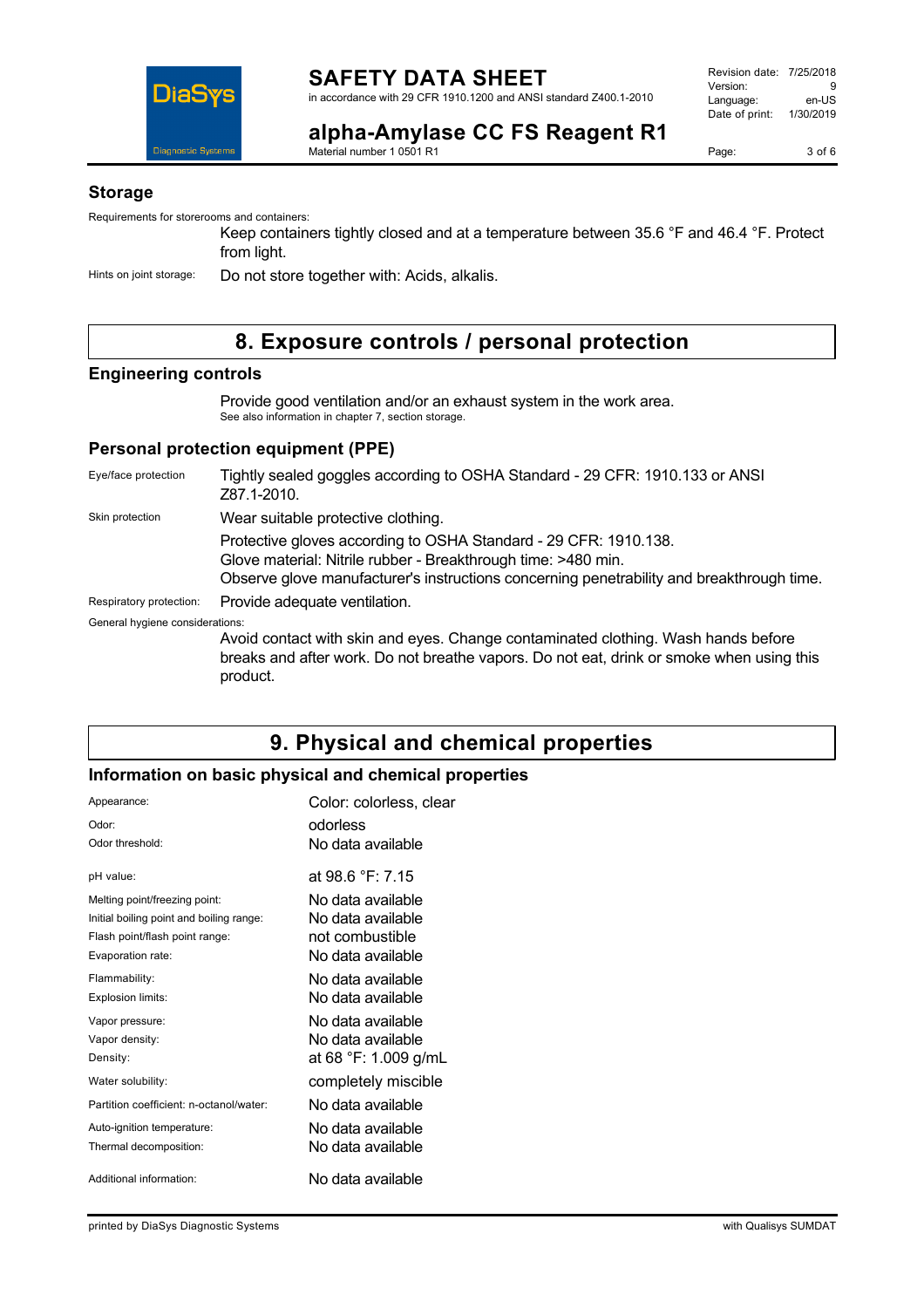

# **SAFETY DATA SHEET**

Material number 1 0501 R1

in accordance with 29 CFR 1910.1200 and ANSI standard Z400.1-2010

**alpha-Amylase CC FS Reagent R1**

Revision date: 7/25/2018 Version: 9<br>
Language: en-US Language: Date of print: 1/30/2019

Page: 4 of 6

| 10. Stability and reactivity       |                                                                                                |  |
|------------------------------------|------------------------------------------------------------------------------------------------|--|
| Reactivity:                        | No data available                                                                              |  |
| Chemical stability:                | Stable under recommended storage conditions.                                                   |  |
| Possibility of hazardous reactions | No hazardous reactions known.                                                                  |  |
| Conditions to avoid:               | Protect against heat /sun rays.                                                                |  |
| Incompatible materials:            | Acids, alkalis                                                                                 |  |
| Hazardous decomposition products:  | No hazardous decomposition products when regulations for storage and handling are<br>observed. |  |
| Thermal decomposition:             | No data available                                                                              |  |

# **11. Toxicological information**

#### **Toxicological tests**

| Toxicological effects: | Acute toxicity (oral): Lack of data.                                                                                                                                                                                                              |
|------------------------|---------------------------------------------------------------------------------------------------------------------------------------------------------------------------------------------------------------------------------------------------|
|                        | Acute toxicity (dermal): Lack of data.                                                                                                                                                                                                            |
|                        | Acute toxicity (inhalative): Lack of data.                                                                                                                                                                                                        |
|                        | Skin corrosion/irritation: Lack of data.                                                                                                                                                                                                          |
|                        | Serious eye damage/irritation: Lack of data.                                                                                                                                                                                                      |
|                        | Sensitisation to the respiratory tract: Lack of data.                                                                                                                                                                                             |
|                        | Skin sensitisation: Lack of data.                                                                                                                                                                                                                 |
|                        | Germ cell mutagenicity/Genotoxicity: Lack of data.                                                                                                                                                                                                |
|                        | Carcinogenicity: Lack of data.                                                                                                                                                                                                                    |
|                        | Reproductive toxicity: Lack of data.                                                                                                                                                                                                              |
|                        | Effects on or via lactation: Lack of data.                                                                                                                                                                                                        |
|                        | Specific target organ toxicity (single exposure): Lack of data.                                                                                                                                                                                   |
|                        | Specific target organ toxicity (repeated exposure): Lack of data.                                                                                                                                                                                 |
|                        | Aspiration hazard: Lack of data.                                                                                                                                                                                                                  |
| Other information:     | Contains Sodium azide (0.95 g/L):<br>After resorption of toxic quantities: headache, dizziness, nausea, cough, vomiting,<br>spasms, breathing paralysis, CNS disorders, low blood pressure, cardiovascular failure,<br>unconsciousness, collapse. |

## **12. Ecological information**

#### **Ecotoxicity**

Further details: No data available

#### **Mobility in soil**

No data available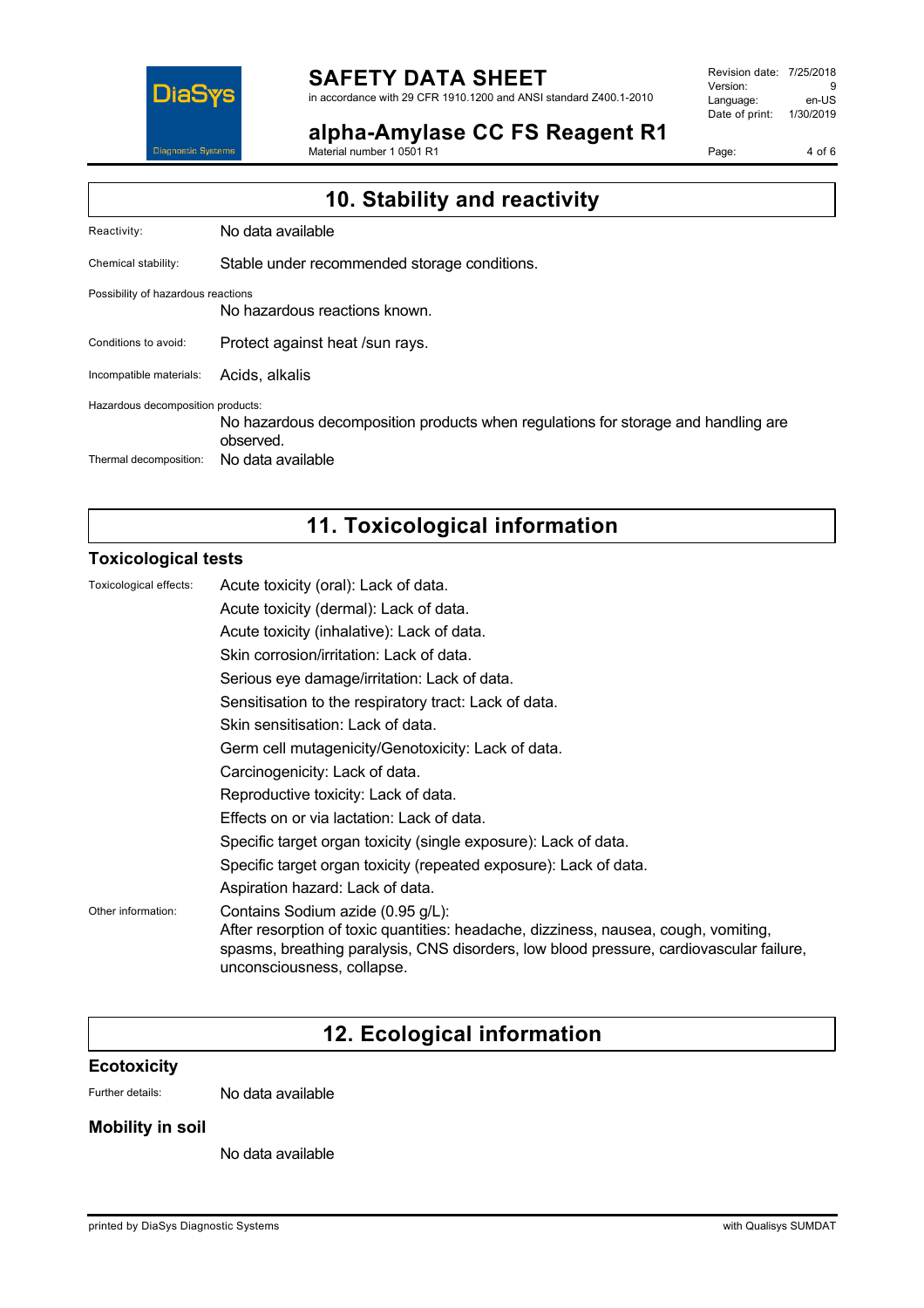

#### Revision date: 7/25/2018 Version: 9<br>Language: en-LIS Language: Date of print: 1/30/2019

Page: 5 of 6

#### **alpha-Amylase CC FS Reagent R1** Material number 1 0501 R1

#### **Persistence and degradability**

Further details: No data available

#### **Additional ecological information**

General information: Do not allow to enter into ground-water, surface water or drains.

## **13. Disposal considerations**

#### **Product**

Recommendation: Special waste. Dispose of waste according to applicable legislation.

#### **Contaminated packaging**

Recommendation: Dispose of waste according to applicable legislation. Non-contaminated packages may be recycled.

## **14. Transport information**

#### **USA: Department of Transportation (DOT)**

| Proper shipping name: | Not restricted |
|-----------------------|----------------|
|                       |                |

#### **Sea transport (IMDG)**

| Proper shipping name: | Not restricted |
|-----------------------|----------------|
| Marine pollutant:     | no             |

#### **Air transport (IATA)**

Proper shipping name: Not restricted

#### **Further information**

No dangerous good in sense of these transport regulations.

## **15. Regulatory information**

#### **National regulations - Great Britain**

Hazchem-Code:

**1 0**

## **16. Other information**

#### Hazard rating systems: **0** NFPA Hazard Rating: Health: 1 (Slight)

 Fire: 0 (Minimal) Reactivity: 0 (Minimal) HMIS Version III Rating: Health: 1 (Slight) Flammability: 0 (Minimal) Physical Hazard: 0 (Minimal) Personal Protection: X = Consult your supervisor